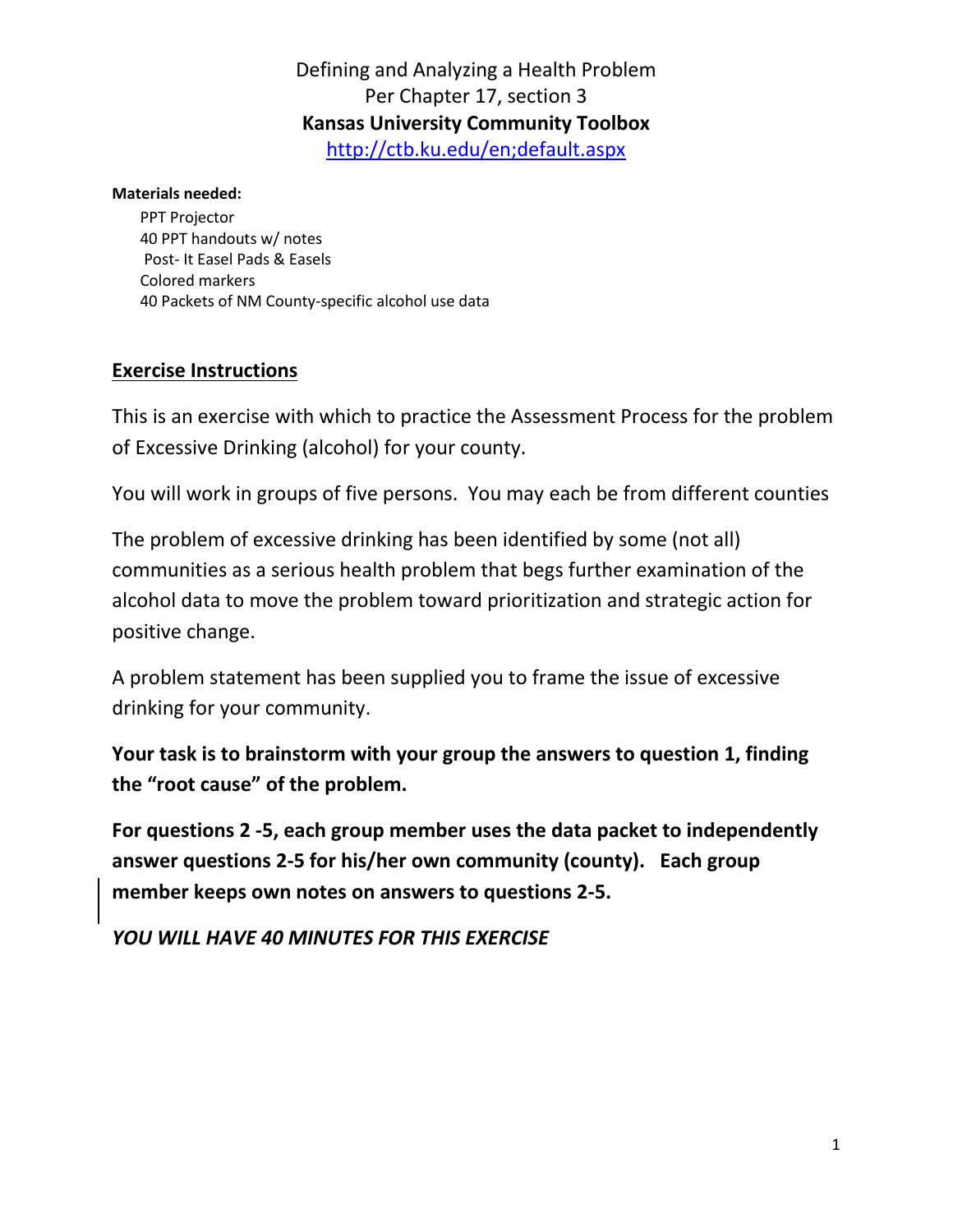## Defining and Analyzing a Health Problem Per Chapter 17, section 3 **Kansas University Community Toolbox** http://ctb.ku.edu/en;default.aspx

### **What is the problem?**

**Problem Statement:** This county has a serious problem with excessive drinking (of alcohol) by adults and teens. Every day we hear about another tragic premature loss of resident lives from motor vehicle crashes, acts of violence, injuries, chronic diseases, and accidental poisonings that were attributable to excessive alcohol use.

**1. WHY DOES THE PROBLEM OF EXCESSIVE DRINKING EXIST IN YOUR COMMUNITY?**

**Use the** *"but why?"* **technique:** Answer the question, i.e. *excessive drinking exists because of (fill in the blank).* Then **a**sk, *"But why?* Now answer the *"But why?"* question, and keep asking "but why?" until the group agrees on why excessive drinking exists. People need to agree about the source of the excessive drinking problem before an effective solution can be found. Upon agreement of the root cause, draft a definition.

- **2. HOW MANY RESIDENTS OF YOUR COMMUNITY ARE AFFECTED BY EXCESSIVE DRINKING?** (frequency in a year, or for multiple years)
- **3. HOW SERIOUS ARE THE OUTCOMES AND CONSEQUENCES OF EXCESSIVE DRINKING IN YOUR COMMUNITY?** (Compare county rates or % of morbidity (diseases, injuries, accidents) & mortality (deaths) to NM rates or %)
- **4. IN WHAT WAYS ARE YOUR COMMUNITY MEMBERS AFFECTED BY EXCESSIVE DRINKING?** (morbidity (disease, injury, disability) mortality (deaths, fatal injuries)
- **5. OLD OR A NEW PROBLEM? HOW ENTRENCHED A PROBLEM IS EXCESSIVE DRINKING IN THIS COUNTY? (**look at trend data over time for disease morality deaths, accidents/injuries/fatalities)